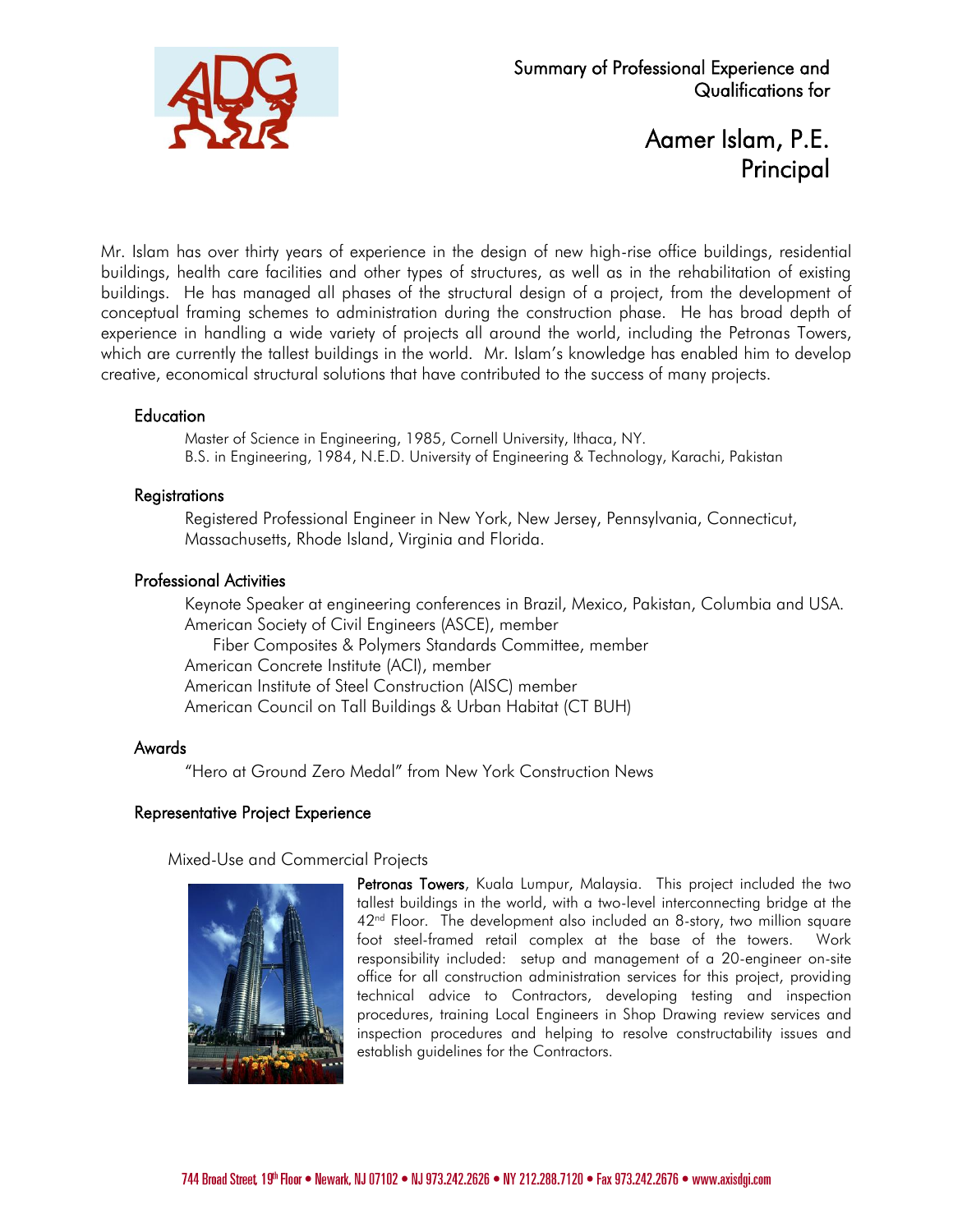

Menara Carigali, Kuala Lumpur, Malaysia. Menara Carigali is a 60-story mixed-use tower to be built in Kuala Lumpur, Malaysia with retail, parking, office and residential spaces for the Kuala Lumpur City Centre Complex. The architectural design scheme envisioned a curvilinear triangle form of the building in plan for the residential portion of the tower. Below the residential tower, the floor plan expands to a rectangular shape at the office portion of the tower. The net area of the building is estimated to be 1,224,000 square feet.



Four Seasons Centre, Kuala Lumpur, Malaysia. Four Seasons Centre in Kuala Lumpur Malaysia is approximately 210,000 square meters in total building area. The project consists of a Hotel having approximately 140-keys, 110 Service Apartment units, 300 residential units, 80,000 square meters of retail space and parking facilities to accommodate more than 1,800 vehicles. The project includes two buildings: one 43-story building and one 70-story building. The two towers share a common Podium.

Random House World Headquarters, New York, New York. The structure of this 840,000 square foot, 56-story building transitions from steel framing to concrete construction at the  $27<sup>th</sup>$  Floor. This combination of materials allowed the Owner to provide longer clear spans at the office floors and a greater number of floors at the residential levels above by using concrete flat slab construction. This building also had the first set of Liquid Column Mass Tuned Dampers ever used in a building in the USA. The damper system was built at the roof level to mitigate wind-induced vibrations in the building.



Times Square Site One (Ernst & Young), New York, New York. Located on a narrow trapezoidal site in Times Square, the 48-story building rises 770 feet above grade and descends below grade to provide two Basement levels. The site is surrounded by existing subway lines. Super-diagonal exterior bracing provided the tower with the necessary resistance to lateral forces, using only 27 pounds of structural steel framing per square foot for the overall structure. The northern one-third of the building is constructed in and around an existing subway entrance and concourse. Structural

Design Services included provisions to re-support the subway structures as necessary.



Canary Wharf Buildings, Phases II & III, London, England. Provided structural design of five new buildings, two of reinforced concrete and three steel-framed structures, each 12 stories high with two levels of underground parking supported on pile foundations. Also completed preliminary design for two steel-framed highrise buildings (48 stories and 22 stories).



Dubai Metals and Commodities Center (DMCC), Dubai, United Arab Emirates. Providing the focal point of an expansive man-made lake, this 60-story mixed-use tower houses premium office space and a world-class luxury hotel in more than 10,000,000 square feet of space. The 83,000 square foot Diamond Exchange enjoys a dramatic 300 foot clear span space at the base of the tower. Three levels of parking are provided in 474,000 square feet of space located below grade and below the water

level of the surrounding lake.